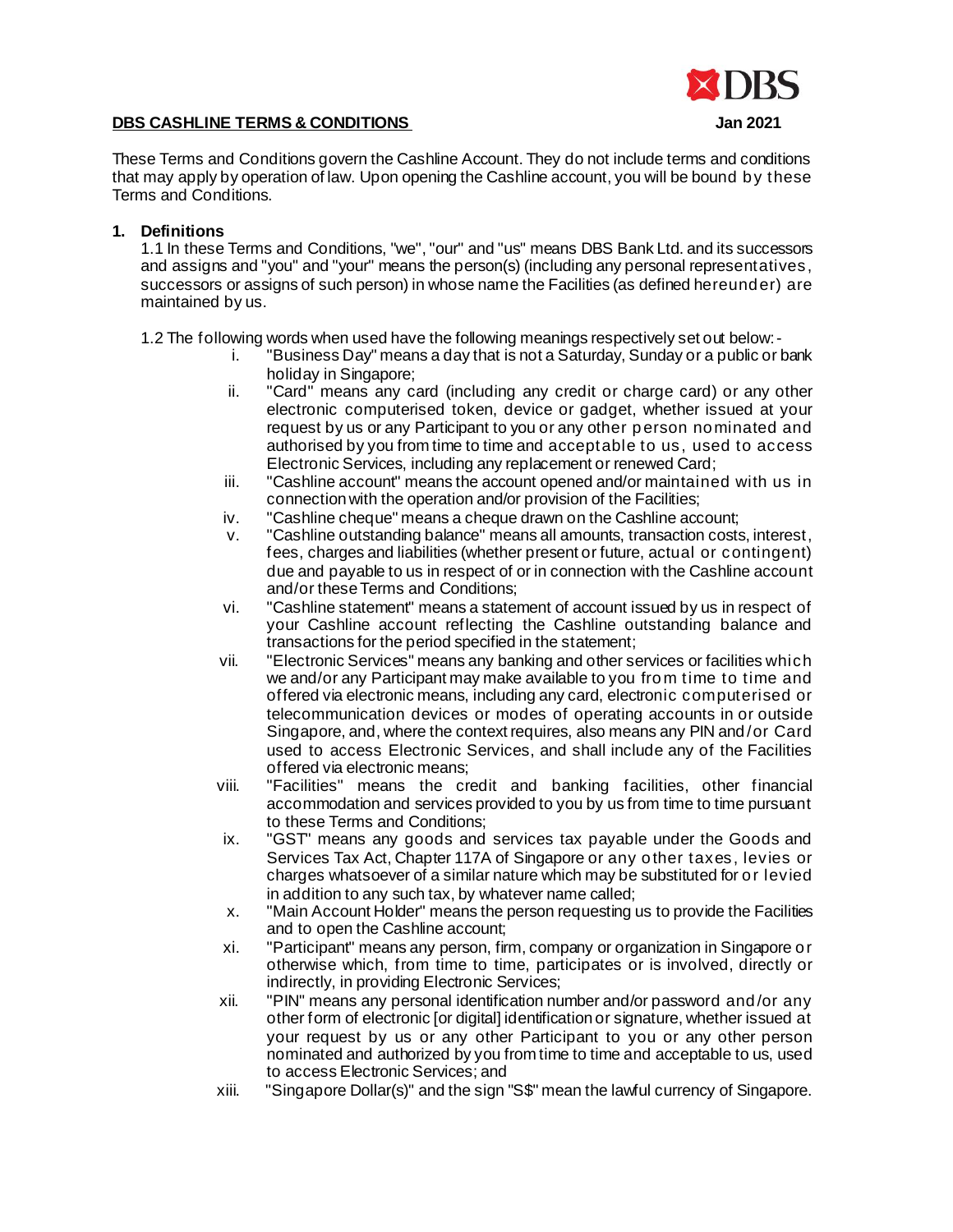

1.3 Unless the context requires otherwise:

- i. the singular number shall include the plural and vice versa; and
- ii. references to persons shall include firms and corporations.

1.4 Headings of clauses are for guidance only and do not form any part of these Terms and Conditions or be taken into consideration in the interpretation of these Terms and Conditions.

1.5 All references to statutes and our terms and conditions are references to such statutes and terms and conditions as amended, modified, substituted or supplemented from time to time.

1.6 Any reference to a cheque in these Terms and Conditions shall include and apply to an image return document (as such term is defined in the Bills of Exchange Act, Chapter 23 of Singapore) of such cheque, where the context requires.

### **2. Additional Terms**

In addition to these Terms and Conditions, our Terms and Conditions Governing Accounts, our Terms and Conditions Governing Electronic Services and our other terms and conditions (including any additions and/or variations to any of such terms and conditions) intended or expressed to govern the use of the Cashline account or any of the Facilities or products or services accessed through or linked to the Cashline account or any of the Facilities shall also apply to the Cashline account and the Facilities. You are deemed to have read and/or understood such terms and conditions and will abide and be bound by them accordingly. In the event of any inconsistency, these Terms and Conditions shall prevail.

### **3. Operation of Cashline Account/Credit Limit**

3.1 You may draw on your Cashline account by using your Cashline cheques, or through any applicable electronic means made available by us or in such manner as we may permit from time to time. The reference to "electronic means" shall include, without limitation to, the use of your Card to make withdrawals, telephone banking or interbank transfers via GIRO, as the case may be.

3.2 You are liable for all transactions made in relation to the Cashline account. You shall also be liable to pay such fees, interests and charges as are provided for in these Terms and Conditions in respect of any Cashline outstanding balance.

3.3 We shall set a credit limit in relation to your Cashline account. Unless we otherwise approve, you shall not carry out or allowed to be carried out any transaction which would result in the Cashline outstanding balance exceeding the credit limit.

3.4 We may choose to honour any Cashline cheque or permit or approve any transaction that would result in the credit limit being exceeded and/or allow the Cashline outstanding balance to exceed the credit limit. We may also refuse to honour any Cashline cheque or permit or approve any transaction that you wish to effect even though such Cashline cheque or transaction would not cause the credit limit to be exceeded. We will not be liable for any loss, damage, expense or cost incurred or suffered by you in connection with the honouring and dishonouring of such cheques or the approval and disapproval of such transactions.

3.5 We shall be entitled at any time, without prior notice to you, to vary the credit limit set in relation to the Cashline account and/or review, vary, supplement, suspend, withdraw and/or cancel any of the Facilities or Electronic Services or other services made available to you. You agree that we shall not be liable for any losses, damages, expenses or costs incurred or suffered by you in connection with such review, variation, supplement, suspension, withdrawal and/or cancellation.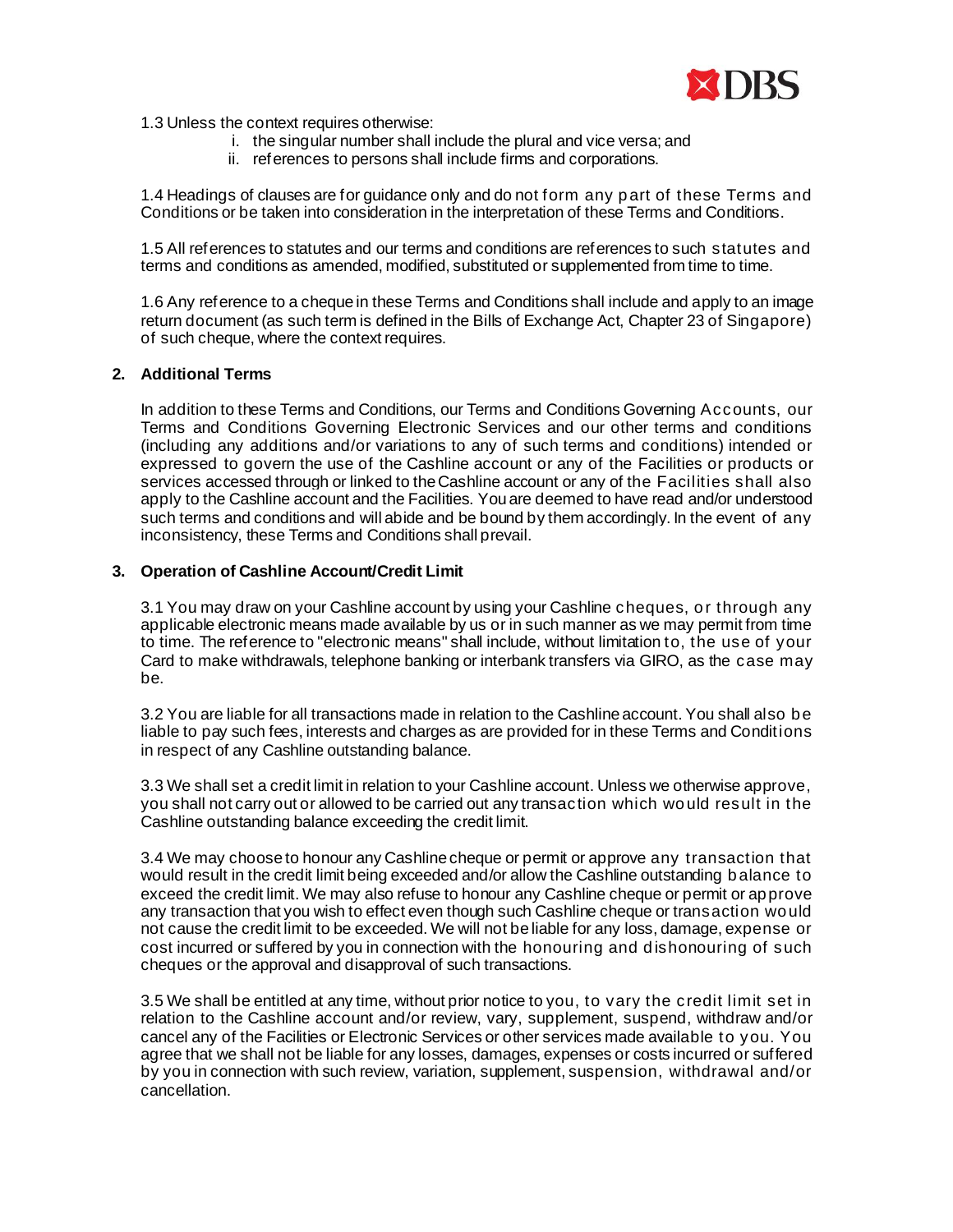

## **4. Deposits and Withdrawals**

4.1 Deposits and withdrawals in respect of the Cashline account shall be carried out in such manner as we may prescribe from time to time. Any reference to deposits in these Terms and Conditions shall include and apply to payments made to the Cashline account, where appropriate.

4.2 All withdrawals shall be carried out solely at our branches in Singapore or such other branch or place in Singapore or elsewhere as we may permit.

4.3 Any deposit howsoever made shall not be credited to your Cashline account or available for withdrawal (whether or not such deposit is shown as credited to the Cashline account) until we have received actual payment of the funds in respect of such deposit.

4.4 Any withdrawal or debit from the Cashline account shall be deemed as a drawing on the Cashline account and shall accordingly increase the Cashline outstanding balance except where there is a credit balance with clear funds reflected in the Cashline account, the withdrawal or debit shall first be drawn from such credit balance.

4.5 Without prejudice to clause 4.4 and any other provision of these Terms and Conditions, we shall be entitled, at our absolute discretion and without notice to you, to determine the order of priority in effecting your instructions for any withdrawal, debit, funds transfer and/or other existing direct debit or other arrangements (e.g. cheques and GIRO deductions etc.) you made with us on the specified transfer date.

4.6 Cash deposits which are not verified immediately are subject to a cash count by us. In the event that the amount on the deposit ticket or receipt ticket differs from that of our cash count, our cash count shall be final and conclusive.

4.7 We are not obliged to return any dishonoured or returned cheques to you. Without prejudice to the foregoing, in respect of any dishonoured or returned cheques or cheques which cannot be processed by us for any reason, we may return the same or the image return document in relating thereto in lieu [of the relevant cheques] by post to your principal place of business in Singapore or last address in Singapore in our records at your own risk and expense.

4.8 We shall be entitled to refuse to accept any cheque for collection or deposit. In receiving cheques for collection or deposit, we act only as collection agent and assume no responsibility for the payment of such cheques. Pending our receipt of payment of such cheques or our verification of any cash deposit, we shall be entitled not to permit you to withdraw such amount.

# **5. Cashline Cheque/Chequebook**

5.1 We shall be entitled to dishonour any Cashline cheque:-

- i. bearing a signature which in our opinion is different from the specimen signature furnished to us or not signed in the authorized manner or not drawn in accordance with the signature requirements prevailing at the time of presentation; or
- ii. presented after more than 6 months have elapsed from the date of the Cashline cheque; or
- iii. being a cash cheque of which the word "bearer" has been cancelled; or
- iv. without a valid Cashline account specimen signature in our records.

5.2 Any alterations on Cashline cheques must be confirmed by your full and complete signature conforming to the specimen signature furnished to us. We shall be entitled to dishonour Cashline cheques where alterations are not so confirmed.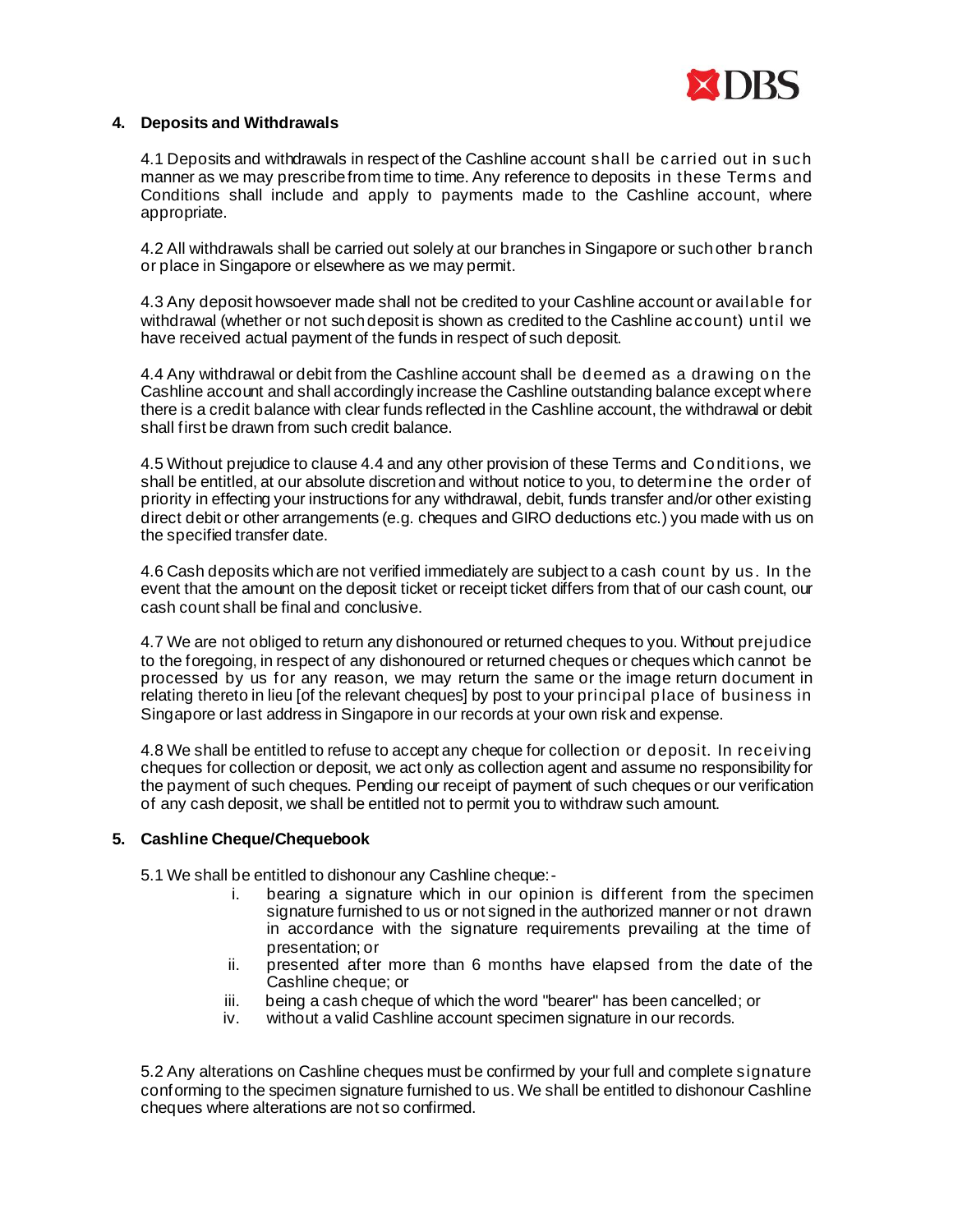

5.3 We shall not be liable for paying on any altered and/or forged Cashline cheques except where such alteration and/or forgery was not detected through negligence or wilful default on our part.

5.4 You may instruct us in writing or via any of the electronic means acceptable to us or made available by us from time to time for accessing Electronic Services specifying the date, number and amount of the Cashline cheque and the payee's name (if any) to stop payment of any Cashline cheque or to cancel any stop payment instructions. Unless and until we receive such instructions, we shall not be liable to you if in the meantime the Cashline cheque is honoured or dishonoured by us (as the case may be).

5.5 Any payment made by us against a Cashline cheque drawn on your Cashline account shall be debited to such Cashline account and shall accordingly increase the Cashline outstanding balance.

5.6 In event that there is no valid Cashline account specimen signature, we shall be entitled to use the specimen signature from any of the Deposits account(s) you hold with DBS Bank to honour the cheque. The same specimen signature shall be used for any future instructions you make on your Cashline account. DBS Bank shall not be liable to you for any losses arising from fraudulent activities if the Cashline cheque is cleared based on your specimen signature in any of your Deposits account(s) with DBS Bank.

5.7 We shall not be liable for any loss arising from any dishonor of the Cashline cheques for any reasons unless the dishonor is due to a gross negligence of DBS Bank.

## **6. Loss/Theft**

6.1 You must keep all Cashline cheques, Cashline chequebooks and Cards in a safe and secure place and ensure that any PIN is not disclosed to any third party. You must take all steps and precautions to prevent any forgery, fraud, loss or theft in respect of all Cashline cheques, Cashline chequebooks and Cards, including but not limited to not drawing Cashline cheques in a manner which facilitates forgery or fraud and complying with the terms and conditions stated in the Cashline chequebook.

6.2 If any Cashline cheque, Cashline chequebook and/or Card is lost, stolen, mislaid or used by any other person or your PIN is disclosed to or used by any unauthorised person, you shall immediately notify us by calling our Customer Service Hotline at 1800 111 1111 or in writing or through any other means as may be specified by us from time to time.

6.3 You shall remain liable and fully indemnify us for all losses and damages which may arise as a result of the loss, theft or unauthorised use of any Cashline cheque, Cashline chequebook and/or Card or disclosure of the PIN unless and until we receive the notification of such loss, theft, unauthorised use or disclosure.

6.4 You are required to assist us in any action we may take in respect of such loss, theft, unauthorised use or disclosure.

6.5 If any lost or stolen Cashline cheque, Cashline chequebook and/or Card is recovered by you, do not attempt to use them without first notifying our Customer Service Hotline or you may return them to us.

6.6 We shall be entitled to issue a replacement Cashline chequebook and/ or Card upon such terms and conditions as we may consider fit or refuse to issue such replacement Cashline chequebook and/or Card.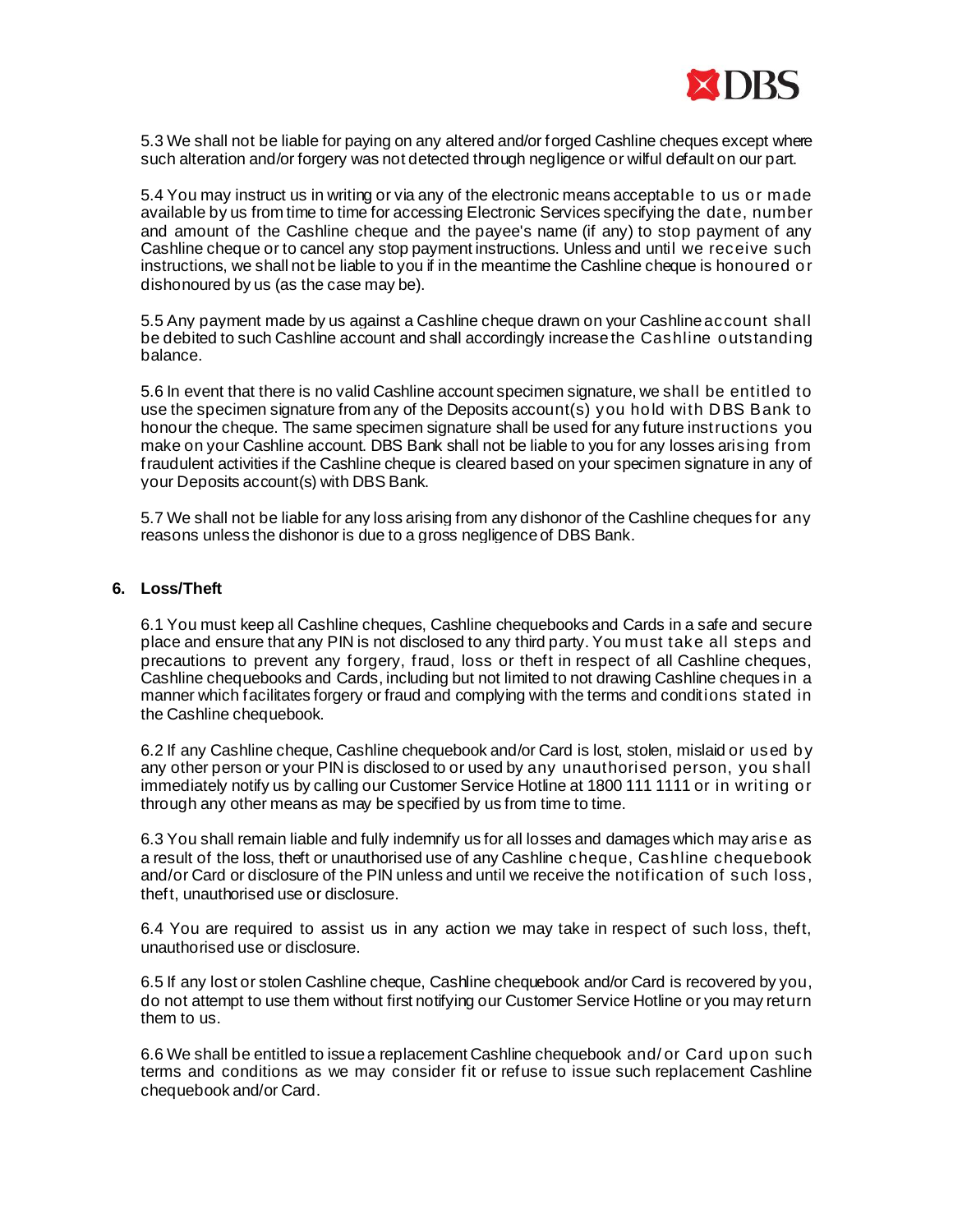

# **7. GIRO**

7.1 You may use the GIRO facility or direct debit banking system which we may make available to you in connection with the Cashline account to transfer funds from and/or into the Cashline account and all instructions, and any variation or amendment of such instructions, to us for the transfer of funds from and/or into the Cashline account ("Direct Debit Instructions") sha ll be on our prescribed forms and/or in such other manner as we may from time to time permit. The transfer of funds under such facility or system will only take effect on such date as we may determine.

7.2 For the transfer of funds out of the Cashline account, we shall not be obliged in any way to ascertain whether or not such sum or any part thereof is payable (and whether by you or otherwise) to the intended recipient.

7.3 You may vary, amend, cancel or terminate your Direct Debit Instructions in resp ect of any funds transfer facility or arrangement by giving us not less than [1 month's] notice in writing before the next deduction or transfer date.

7.4 We shall be entitled at our discretion at any time to suspend all or any of your Direct Debit instructions or funds transfer facility or arrangement for such duration as we deem fit.

7.5 We will not be liable for any loss, damage, expense or cost, including indirect losses, suffered or incurred by you as a result of us suspending or terminating any or all of your Direct Debit Instructions or funds transfer facility or arrangement under these Terms and Conditions.

7.6 We may charge a handling fee for each Direct Debit Instructions or GIRO or direct debit or funds transfer transaction or facility or arrangement and we may debit the Cashline account accordingly, whether or not you have received notice of the same.

7.7 You shall indemnify us against any loss, damage, liability, cost and expense which we may incur or suffer (including legal costs on a full indemnity basis) as a result of or arising out of or in connection with us acting upon any instructions you may give in relation to any of your Direct Debit Instructions or funds transfer facility or arrangement provided that the said loss, damage, liability, cost and expense is not caused by our own gross negligence or wilful default.

## **8. Cashline Statement and Payment**

8.1 We shall send you a Cashline statement every month (standard cycle) or at such other intervals as we may determine from time to time.

8.2 You shall inspect and examine your Cashline statement and inform us in writing of any inaccurate entries, omission or irregularity in the Cashline statement. Unless we receive your written notice of any inaccurate entries, omission or irregularity within 10 Business Days from the date of the Cashline statement, the Cashline statement shall be conclusive and binding on you and we will be free from all claims in respect of any and every entry shown in the Cashline statement, except where (and only to the extent that) you have conclusively established in the Courts of Singapore that a manifest error has been made by us. Notwithstanding the foregoing, we shall be entitled at all times to correct any errors or omissions in such Cashline statements and to debit or credit your Cashline account, as the case may be.

8.3 Without prejudice to the other provisions of these Terms and Conditions, you shall pay us the entire outstanding balance or the monthly minimum payment amount specified in any Cashline statement by the payment due date specified in the relevant Cashline statement. The monthly minimum payment amount applicable is the higher of (i) the amount equal to 2.5% of the Cashline outstanding balance specified in your Cashline statement or (ii) S\$50/-. Any changes to the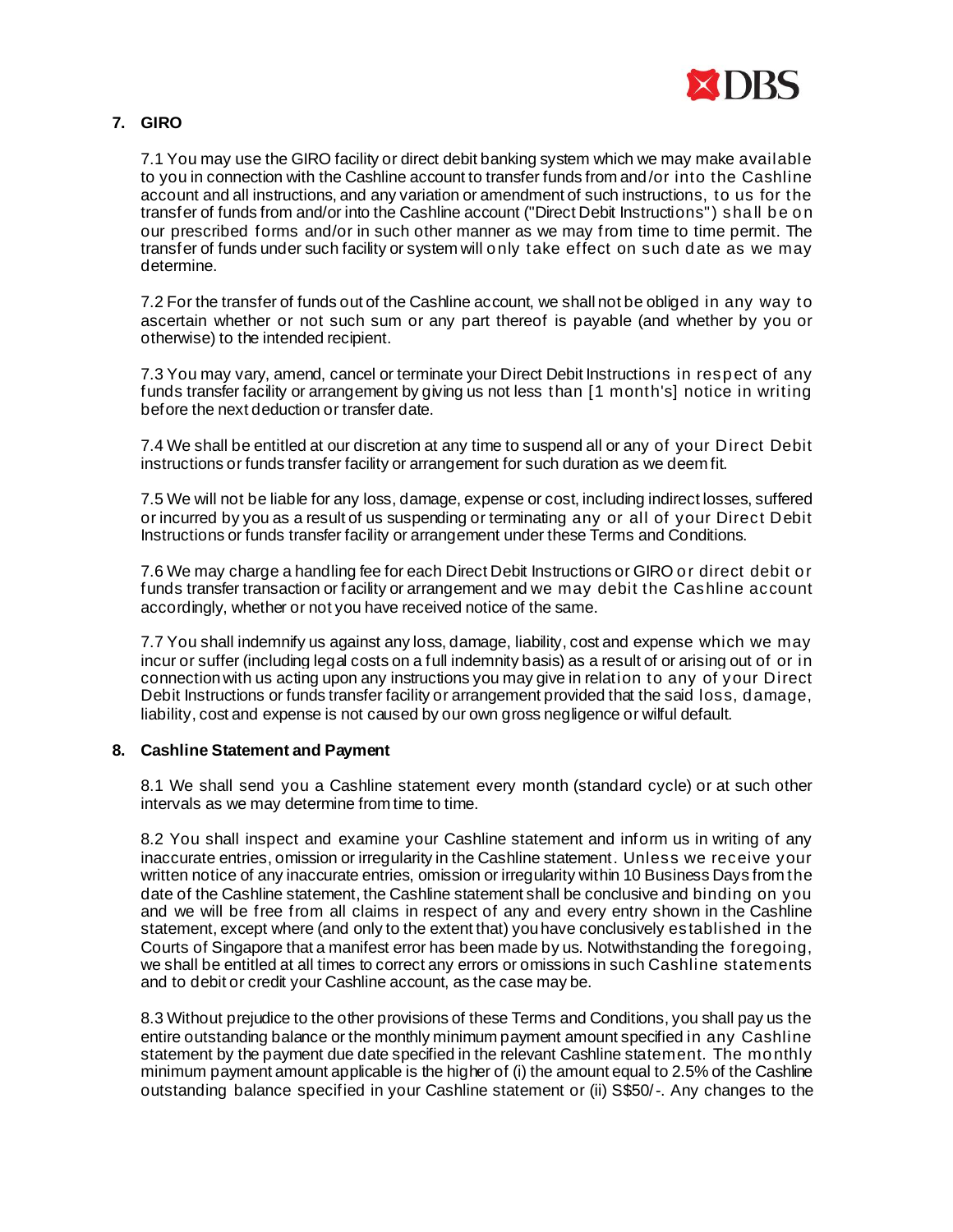

monthly minimum payment amount from time to time shall be notified or announced by us in such manner as we consider fit.

8.4 In addition to the monthly minimum payment amount, you shall also pay us:- 8.4.1 the amount by which your Cashline outstanding balance exceeds your credit limit set by us from time to time; and

8.4.2 any outstanding balance due and unpaid under or pursuant to any previous Cashline statements specified in any Cashline statement by the payment due date specified in t he relevant Cashline statement.

8.5 Payment(s) made to your Cashline account shall be applied to settle the billed outstanding balances attracting the highest interest first, in the order of interest, fees and followed by principal. We shall be entitled to apply and appropriate all payments and deposits received by us in such manner or order as we consider fit.

8.6 All payments due to us shall be made in Singapore Dollars, in full without any deduction or withholding (whether in respect of set-off, counterclaim, taxes, charges or otherwise).

8.7 Notwithstanding and without prejudice to any other provision of these Terms and Conditions or any other terms, all or any part of the Cashline outstanding balance is payable by you to us on demand.

## **9. Interest**

9.1 Unless otherwise specifically provided in writing by us, interest on the Facilities shall be calculated on a daily basis, subjected to a minimum interest charge of S\$10.00. All interest accrued on the Facilities must be paid by you to us without demand.

9.2 Normal interest on the Facilities shall be charged and payable at the Prevailing Interest Rate up to the date of full payment of the amounts due or the due date of such amounts, whichever is later, as well after as before any judgement obtained in respect thereof.

9.3 The "Prevailing Interest Rate" means an effective interest rate of either 20.5% or 29.8% per annum as per the Application Form agreed and signed by you, or such other rate(s) as we may determine from time to time and notified and announced by us in such manner as we may consider fit.

9.4 If you fail to pay at least the minimum payment amount by the payment due date specified in the said Cashline account statement, the interest rate applicable to your Cashline account will be increased by an additional 8% p.a. on top of the Prevailing Interest Rate ("Increased Interest Rate"). Such Increased Interest Rate shall be applied to the outstanding balance in your Cashline account, as well as to the computation of finance charges in respect thereof, from the first working day after the date of the subsequent Cashline account statement following your next Cashline account statement.

9.5 The Increased Interest Rate will continue to be applied to your Cashline account unless and until the minimum payments for your Cashline account are made in full for four (4) consecutive months on or before their respective payment due dates as specified in your monthly Cashline statements, upon which the Increased Interest Rate shall be reinstated to the Prevailing Interest Rate with effect from the first working day after the next Cashline statement date.

9.6 All interests accrued on the Facilities must be paid by you to us without demand. We reserve the right to amend the additional interest rate of 8% p.a. to such other rate(s) as we may determine from time to time, as notified by us in such manner as we deem necessary.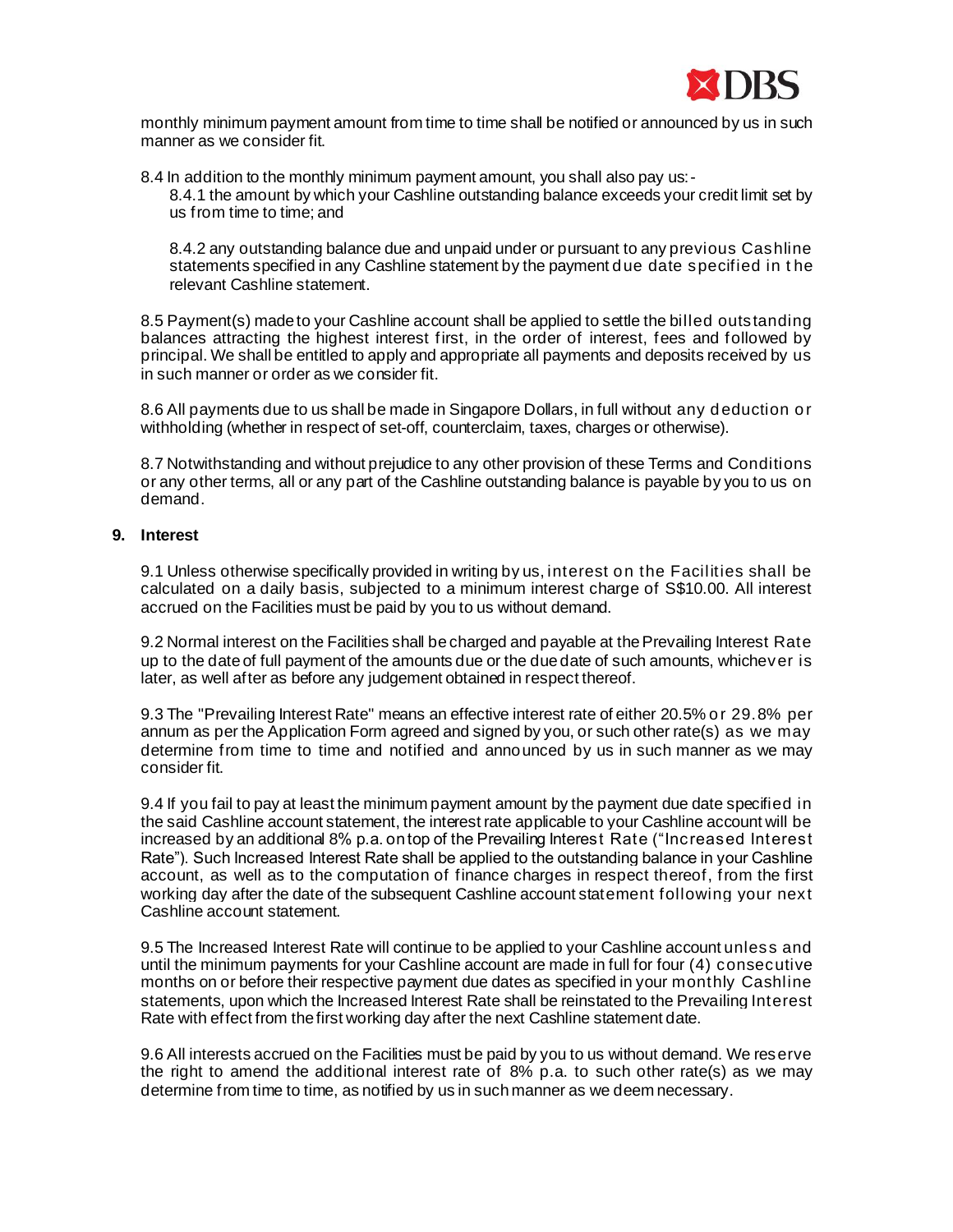

## **10. Fees and Charges**

In addition to the above, you shall also be responsible for the following fees and charges where applicable:-

10.1 Annual Fee - a non-refundable annual fee at such rate as we may determine, is payable annually in advance for each year or part thereof during which your Cashline account is subsisting.

10.2 Late Payment Fee - if any amount payable under these Terms and Conditions (including any interest under clause 1) is not paid when due, you shall be charged a late payment fee at such rate as we may determine, for each month or part thereof or such other amount as we may determine during which any such amount (or part thereof) is not paid.

10.3 Overlimit Fee - if the Cashline outstanding balance exceeds the credit limit at any time, you shall be charged an overlimit fee at such rate as we may determine.

10.4 Returned GIRO Fee - a handling fee at such rate as we may determine from time to time will be charged for each GIRO or direct debit transaction which is rejected or which cannot be processed for any reason whatsoever.

10.5 Service charge - a service charge or administrative fee of such amount and/or charged at such rate as we may prescribe from time to time, for any service provided by us (including, without limitation, sending you copies of past Cashline statements on request) or any action taken by us in carrying out any of your instructions or requests relating to the operation of your Cashline account, whether such services or actions are referred to or contemplated in these Terms and Conditions or otherwise. This service charge or administrative fee shall include all disbursements and expenses incurred in providing such service or taking such action. A schedule of fees and charges for our common services is available on request.

10.6 Other Fees and charges - all GST, legal fees, administrative fees and out-of-pocket expenses incurred by us in connection with the Facilities and the preparation, execution, registration of all other documents required by us (if any) in relation to the Facilities at such time deemed appropriate by us.

10.7 Legal Fees - all legal fees on a full indemnity basis and all other costs and disbursements in connection with demanding and enforcing payment of moneys due and owing to us under or in connection with the Facilities or any other matters relating to the Facilities or the Cashline account.

We may vary any of the above fees or charges or the basis on which the fees and charges are determined at any time but will, in most cases, give you at least 30 days' notice of the variation before such variation takes effect provided that the variation is within our control. The obligation to give you advance notice does not apply if variations are required in an emergency or where it is not practicable to give such advance notice.

Please refer to the "IMPORTANT INFORMATION TO NOTE" Section at the end of the DBS Cashline Terms and Conditions below for the list of Cashline fees and charges.

## **11. Prohibited Use**

You shall not use the Facilities to pay the daily interest due or any other moneys owing in respect of any of the Facilities, any credit or charge cards issued by us or any other loans, advances, credit and banking facilities granted by us.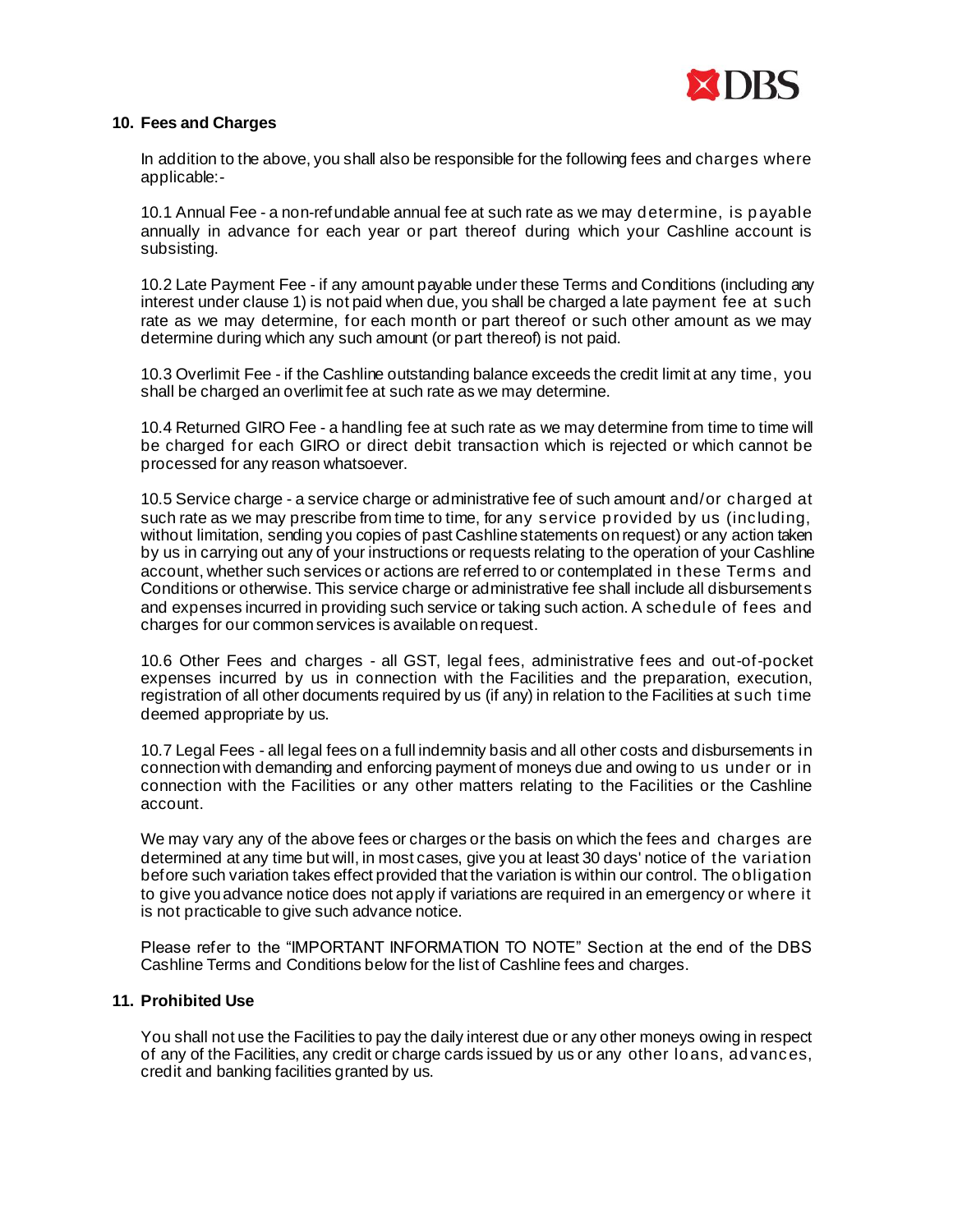

## **12. Right to Debit Accounts**

We shall have the right at any time and without prior notice to you to debit your Cashline account or any of your accounts with us with all withdrawals, payments, transactions and moneys due and owing from you to us under or in connection with the Facilities and interest charges, fees, expenses, legal fees, normal bank charges, costs, expenses, GST and other taxes and levies, amounts overdue in respect of all moneys due and owing from you to us under or in connection with the Facilities. If such debiting causes your account to be overdrawn or further overdrawn, interest shall be payable on the amount overdrawn or further overdrawn at the Prescribed Rate and you shall be further liable to us for any monthly late payment fees in relation to such overdrawn or further overdrawn amount or such amount as may be specified by us from time to time.

# **13. RIGHT OF SET-OFF AND CONSOLIDATION**

In addition to any other rights which we may have, we shall be entitled at any time and without notice to you to combine or consolidate all or any of your accounts and liabilities with or to us (in Singapore or elsewhere) or setoff or transfer any sum(s) standing to the credit of one or more of such accounts in or towards the satisfaction of any of your liabilities to us on any other account(s) (in Singapore or elsewhere) or in any other respect whether such liabilities are actual or contingent, primary or collateral, several or joint, or such accounts are held by you singly or jointly with any other persons. If the credit balances on such accounts and the liabilities on any other accounts are not expressed in the same currency, we shall be entitled to effect any necessary conversions at our own rate of exchange then prevailing.

# **14. RULING-OFF OF ACCOUNT**

In addition and without prejudice to any other rights we may have, we may for any reason which we deem justifiable, open a new or separate account (hereinafter called the "new account") for you in our books and credit (notwithstanding any legal or equitable rule of presumption to the contrary) all or any payments made to us by you or on your behalf to the new account so that such payments shall not reduce the amount owing by you to us in relation to the Cashline account. For the avoidance of doubt, such new account shall be subject to our rights of set -off and consolidation under these Terms and Conditions or otherwise.

# **15. CLOSURE OF ACCOUNT**

- 15.1 You may close or suspend the Cashline account at any time by giving us written notice.
- 15.2 We may at any time:-

15.2.1 terminate our banking relationship with you, cancel all or any of the Facilities or Electronic Services made available to you and/or demand immediate repayment of all or any debts of any nature owed by you to us (including the whole or part of the Cashline outstanding balance) without notice and/or providing any reason;

15.2.2 without prejudice to the generality of clause 15.2.1, close the Cashline account and discharge all of our liabilities to you (if any) with respect to the Cashline account by giving you 7 days' notice in writing of such closure; or

15.2.3 suspend the Cashline account if the main account holder or joint account holder is under a Debt Consolidation Plan or Repayment Assistance Scheme Loan, without notice and/or providing any reason.

15.3 Where there is a cash balance equal or exceeding S\$5.00, or such other amount as we may determine from time to time and notified and announced by us in such manner as we may consider fit, ("the minimum amount") standing to the credit of the Cashline account at the time of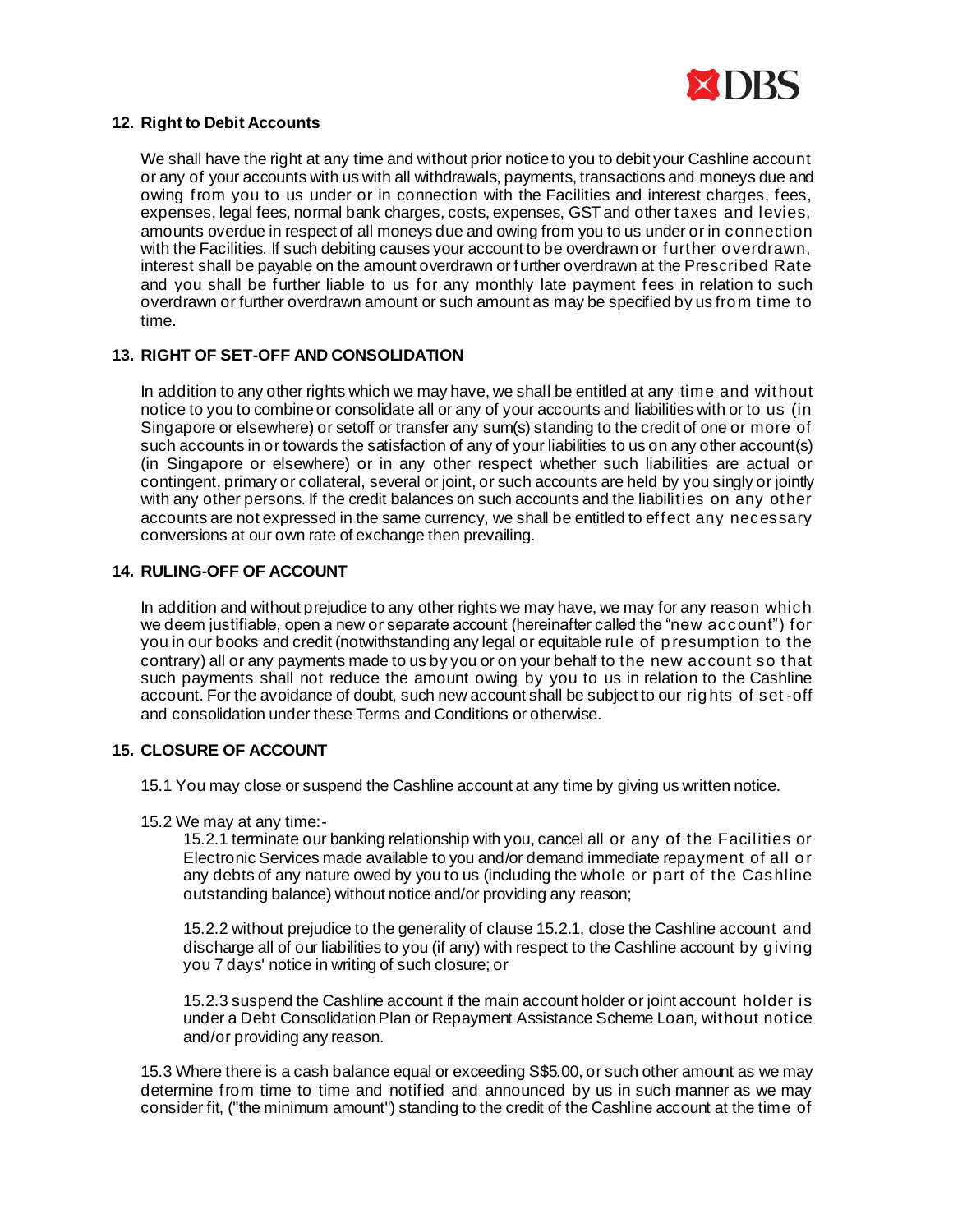

the closure of the Cashline account, we shall return the credit balance by sending a draft or cheque payable to your order to your address in Singapore in our records or through any oth er means as we may deem fit. The return of the credit balance by us through any means as we may deem fit shall constitute a full and final discharge of our liabilities to you (if any) with respect to the Cashline account, whether or not such amount is received by you. Where the cash balance is below the minimum amount, you agree to waive the return of the cash balance.

15.4 Upon the closure of the Cashline account (whether by you, us or otherwise), you shall promptly return any unused Cashline cheques and chequebooks to us or destroy them and shall not continue to effect transactions through the Cashline account in any way. Your obligations under these Terms and Conditions will however continue and all outstanding balances (which shall include such charges and liabilities you may have incurred but which have not been debited to the Cashline account) on the Cashline account shall become payable at once. Interest shall be payable on any outstanding balances which remain unpaid at the time of closure of the Cashline account at the Prescribed Rate up to the date of full payment of such outstanding balances as well after as before any judgement obtained in respect thereof. You shall be further liable to us for any monthly late payment fees in relation to such outstanding balances.

# **16. Confidentiality of Account**

16.1 By signing the account application form (which expression shall include any form to add you as a holder of the account) or any other form(s) or document(s) which signifies your agreement to be bound by these Terms and Conditions, you consent to us, our officials, employees, agents and any other persons who by reason of their capacity or office have access to our records, registers or any correspondence or material with regard to you or any of your accounts with us, to disclose any information relating to and any particulars of your accounts and affairs:-

- i. to any Participant or other person or organisation participating in the provision of electronic or, without limitation, other services in connection with banking services utilised by you, whether in Singapore or outside Singapore for the purpose of the operation of such services, including but not limited to investigating discrepancies, errors or claims;
- ii. to any person or organisation to whom we outsource certain functions or activities or who provide administrative, telecommunication, computer, payment, collection, security, clearing, credit reference or checking, or other services or facilities to us relating to operation of our business;
- iii. to the police or any public officer conducting an investigation in connection with any offence;
- iv. to credit or charge card companies in credit or debit or charge card enquiries;
- v. to our stationery printer, external printer, agent or storage or archival service provider (including but not limited to any provider of microfilm service or any electronic storage, archival or recording facility) for the purpose of making, printing, mailing, storage, microfilming and/or filing personalised cheques, statements of accounts, passbooks, cards, labels, mailers or any other documents or items on which your name and/or other particulars appear, or any data or records or any documents whatsoever;
- vi. to any information gathering or processing organisation or department conducting survey(s) on our behalf;
- vii. (to the extent and for such purposes as any such information may be permitted to be disclosed under or pursuant to the Banking Act, Chapter 19 of Singapore) to any credit bureau recognised as such by the Monetary Authority of Singapore under or pursuant to the Banking Act of which we are a member or subscriber for information sharing services and (through any such credit bureau) to any fellow member or subscriber as may be so recognised by the Monetary Authority of Singapore;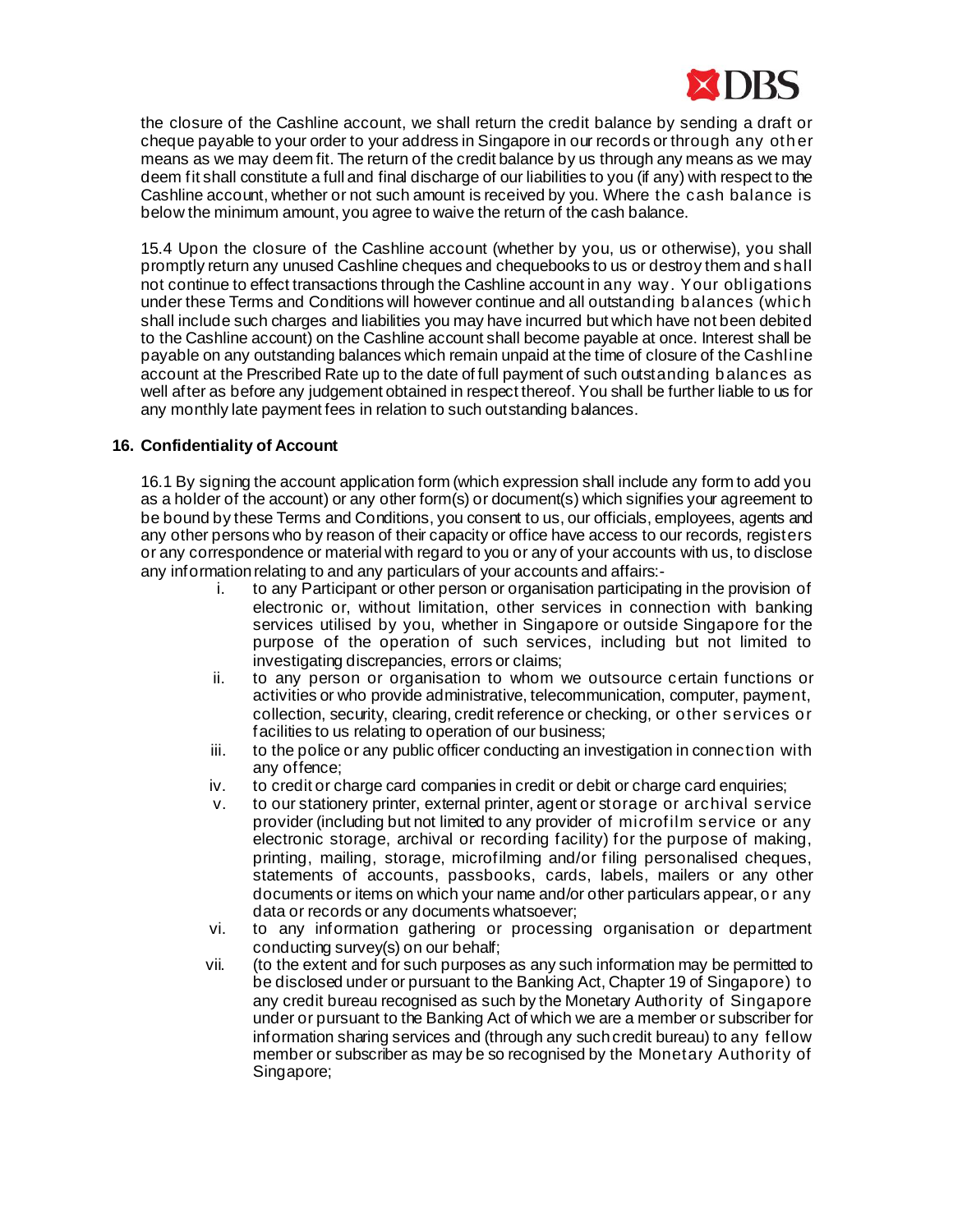

- viii. to any person or organisation for the purpose of enabling us to conduct any credit checks on you and/or to obtain and verify any information relating to you or any of your account(s) with us;
- ix. to any person or organisation for the purpose of or in connection with the marketing or promotion of any services or products or investigating any complaint or dealing with any query relating to the marketing or promotion of any services or products;
- x. to any government agency or authority or tribunal or courts of the jurisdiction where any of our overseas branches is situated, in compliance with the order, notice or request of such agency, authority, tribunal or court, or in compliance with applicable laws or for commencing, defending or otherwise participating in any legal or administrative proceedings or inquiry before any court, tribunal or other agency or authority;
- xi. to any person or organisation for the purpose of collecting and recovering for and on our behalf any sums of money owing to us from you;
- xii. to any of our related corporations (as such term is defined in the Companies Act, Chapter 50 of Singapore) for risk management purposes, for monitoring credit exposures across the DBS Group or the credit exposure of any DBS Group company to you and for cross-selling purposes. "DBS Group" means any of our subsidiaries, our holding company and any subsidiaries of our holding company; and
- xiii. Any person or organisation involved in the sending or delivering of any communication to your last known address on our records. For the purposes of this clause, communication shall include all forms of direct mailers and advertisements (including messages printed on envelopes with our name and logo); and
- xiv. to any person or third party in connection with any assignment or transfer, or proposed assignment or transfer, by us of any of the Facilities and/or the Cashline account or any of our rights and obligations under or relating to the Facilities and/or the Cashline account for any purposes connected with such assignment or transfer or proposed assignment or transfer.

Our authority to disclose such information shall survive the termination of these Terms and Conditions.

16.2 Our rights and abilities under this [clause 16] shall be in addition and without prejudice to our other rights of disclosure under and pursuant to the Banking Act, Chapter 19 of Singapore or any other statutory provisions and in law and nothing herein is to be construed as limiting any of those other rights.

# **17. Instructions by Telephone, Mail or Other Means**

17.1 In addition to any rights we have under these Terms and Conditions, we may as we see fit act on any instructions for withdrawal, closure or any other matter whatsoever relating to the operation of the Cashline account given or purportedly given by you by post or any other medium of communication, including via facsimile transmission or telephone.

17.2 Where we agree to act on instruction given by you via a medium of communication other than post, you must indemnify us from and against any loss which we may incur as a result of acting on such instructions in accordance with these Terms and Conditions. You also agree that we will not be liable to you for any loss that you may incur as a result of our acting on such instructions.

17.3 In the case of telephone [or facsimile] instructions from you:-

i. we may but are not obliged to accept, rely on and act in accordance with such instructions given by you or any person purporting to be you;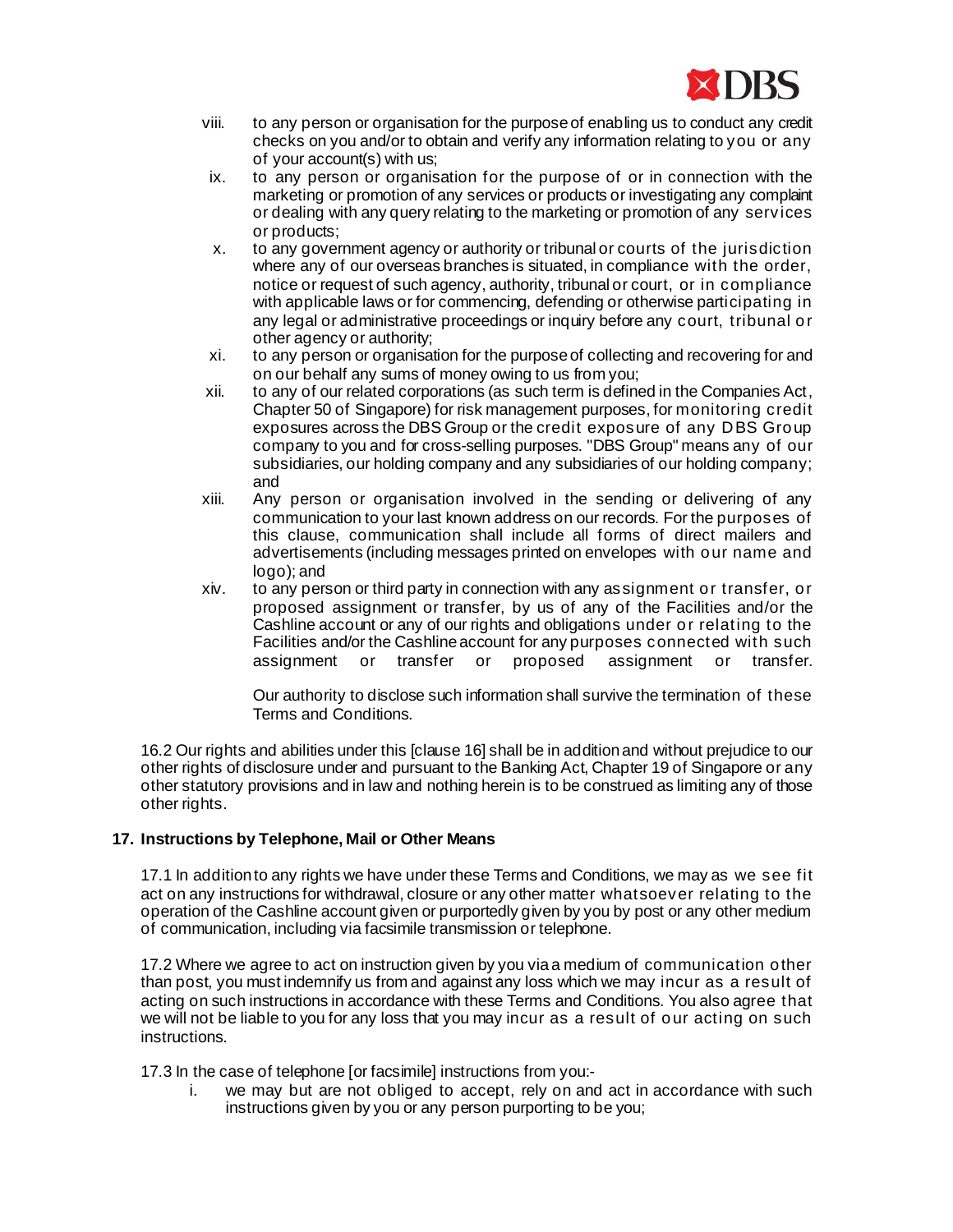

- ii. we may require that instructions be confirmed in such manner as we may specify from time to time and we may in our discretion and without notice refuse to act on any such instructions until we receive such confirmation satisfactory to us;
- iii. we may require you to give written instructions (and any other documentary evidence of authority) in the case where the proceeds of any transactions or any funds in the account are to be credited or remitted to any account not in your name or to another bank account;
- iv. we may ask questions about you and about particulars of your Cashline account to verify your identity;
- v. you consent to us recording your telephone conversations with us to provide evidence of instructions and other verbal communications and agree to be bound by such recording and that we may at any time in your discretion erase such recordings; and
- vi. we may refuse to act on any instructions given by you if such instructions are inconsistent with any applicable law, rule or other regulatory requirement.

17.4 We may send any notices, Cashline Account statements or any other communication to you by facsimile transmission, short message service (SMS), electronic mail, ordinary pre-paid post or personal delivery to your last known address. Communication, statements and notices sent by facsimile and SMS shall be considered to have been sent and received by you on the same day. Communication, statements and notices sent by pre-paid mail shall be considered to have been delivered on the day immediately after the date of posting if sent by post in Singapore.

## 17.5 Electronic Signature Instruction Service

17.5.1 You acknowledge that we may in our discretion agree to make available the Electronic Signature Instruction service to you when you give instructions to us in person.

17.5.2 Where we, at your request, make available the Electronic Signature Instruction service to you, you will give instructions to us in electronic form in a manner which complies with our internal processes and requirements (each such instruction an "Electronic Instruction").

17.5.3 You acknowledge and agree that we shall be entitled to require you to sign such Electronic Instruction, and in this connection you authorize and consent to us to collect and link your signature with the relevant Electronic Instruction in electronic form, using an electronic signature pad or other electronic device capable of collecting, recording and/or

storing information and signatures in electronic form in a manner which complies with our internal processes and requirements. The Electronic Instruction, together with your signature so collected and linked, are collectively the "Electronic Signature Instruction".

17.5.4 You agree that such signature of yours collected, received and/or stored in such electronic form shall be deemed to be equivalent to your signature in hard copy for all purposes provided each such signature is collected electronically from you in person by our officer or representative and such officer or representative verifies (whether before or after such signature is taken) your identity in a manner which complies with our internal requirements.

17.5.5 You agree that electronic data or images of any form, document, instruction or communication, other electronic documents, instruction or communication and all records in electronic form (collectively, "Electronic Records") maintained by us or on our behalf wh ere any signature(s) in electronic form has/have been affixed or appended (including, but not limited to, each Electronic Signature Instruction), which fulfil our internal processes and requirements, shall be deemed to be valid, accurate and authentic, and given the same effect as if such Electronic Records in electronic form were written and signed between you and us in hard copy.

17.5.6 You acknowledge and agree that such Electronic Records can be used as evidence in any court proceedings as proof of their contents. You further agree that you shall not dispute the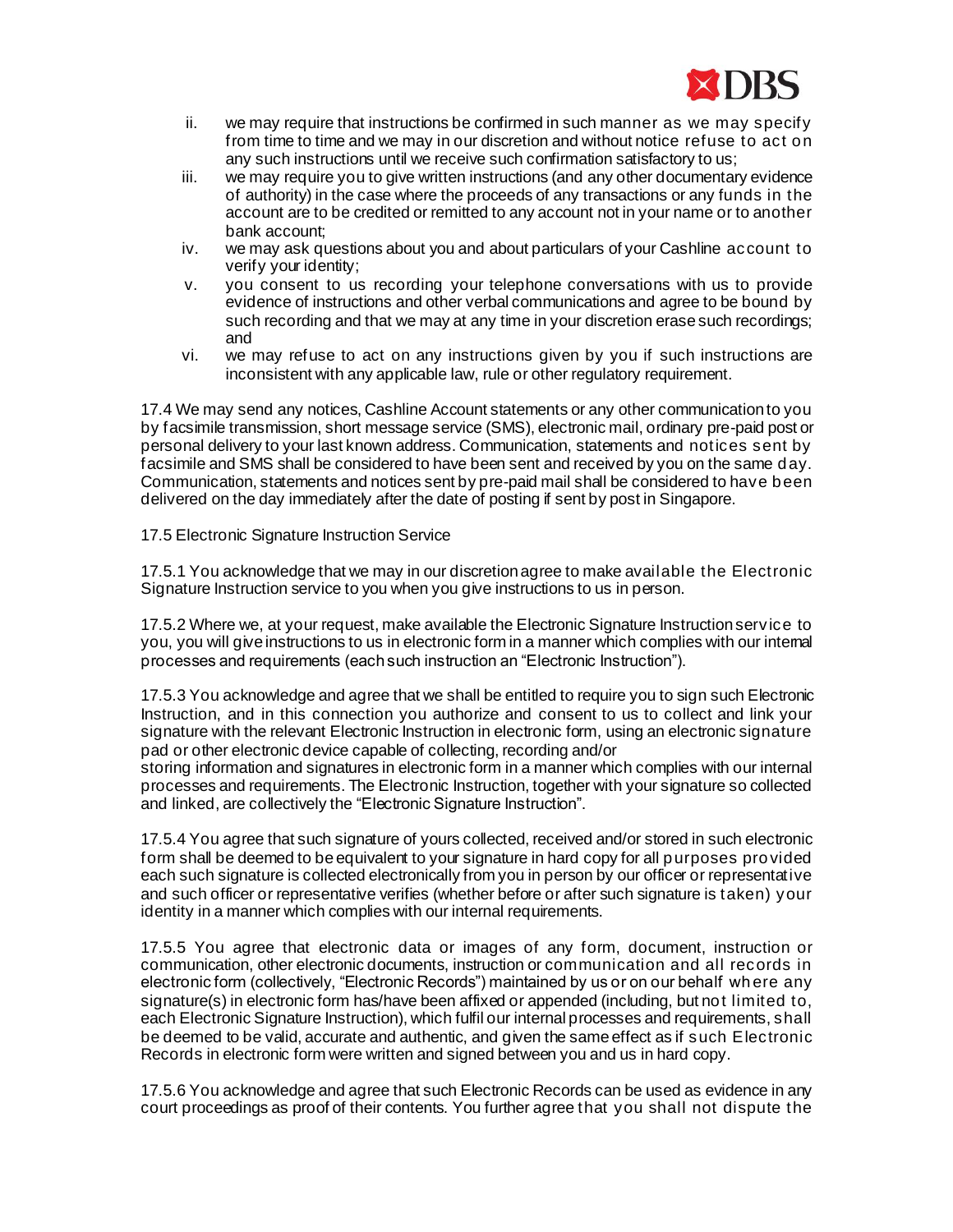

validity, accuracy or authenticity of the contents of any such Electronic Records (including any Electronic Signature Instruction), including evidence in the form of activity or transaction logs, computer or electronic records, magnetic tapes, cartridges, computer printouts, copies, or any other form of computer or electronic data or information storage or system, and that such Electronic Records shall be final and conclusive of the information and your instruction and agreement of any matter set out in the associated Electronic Signature Instruction, save in the case of our manifest or clerical error. You further agree that the security procedure applied or to be applied to verify that the Electronic Signature Instruction is commercially reasonable and secure, pursuant to the Electronic Transactions Act (Cap 88).

17.5.7 You acknowledge and agree that Electronic Records shall be stored for as long as the law and the standards and practices of the banking industry say we must. After this time we may destroy them.

17.5.8 You shall not hold us liable for acting in good faith or omitting in good faith to act on your instructions given to us in accordance with our prescribed verification procedure prevailing at the time via the Electronic Signature Instruction service or in any Electronic Instruction forwarded to us.

### **18. Information**

18.1 You are required to supply to us immediately upon request all statements, information, materials and explanations (except information of a proprietary nature) regarding your operations and finances as may be reasonably required by us from time to time.

18.2 You authorise us and give us consent to conduct credit checks on you (including but not limited to checks with any credit bureau recognized as such by the Monetary Authority of Singapore) and/or obtain and verify any information relating to you and/or any of your account(s) with us from or with any other person or organisation from time to time and without notice an d liability to you. This authorisation shall survive the termination of the Facilities, the Cashline account and these Terms and Conditions.

## **19. Change of Signature, Address or Other Particulars**

19.1 You are required to promptly notify us in writing of any variation in your signature, the authorised manner of signing or the signature requirements in respect of Cashline cheques and the operation of the Cashline account, and any change in your address or other relevant particulars. We shall be entitled a period of not less than 14 Business Days after receipt of your notice to process and update the change(s).

19.2 Any change in your address to a post office box address or an address outside of Singapore will not be accepted or processed by us.

## **20. Statement of Indebtedness**

A statement or certificate signed by any of our authorised officers as to the moneys and liabilities for the time being due to or incurred by us shall, except for clerical mistakes appearing on the face of the statement or certificate, be final and conclusive and be binding on you.

# **21. Notices**

We may serve you with a writ of summons, statement of claim or any other legal process or document requiring personal service by delivering it personally, sending it by ordinary post or by leaving it at your last known address (whether a post office address or private residence or business residence or otherwise). You will be considered to have been properly served on the date of delivery if we deliver such process personally to you, or served on the next date after the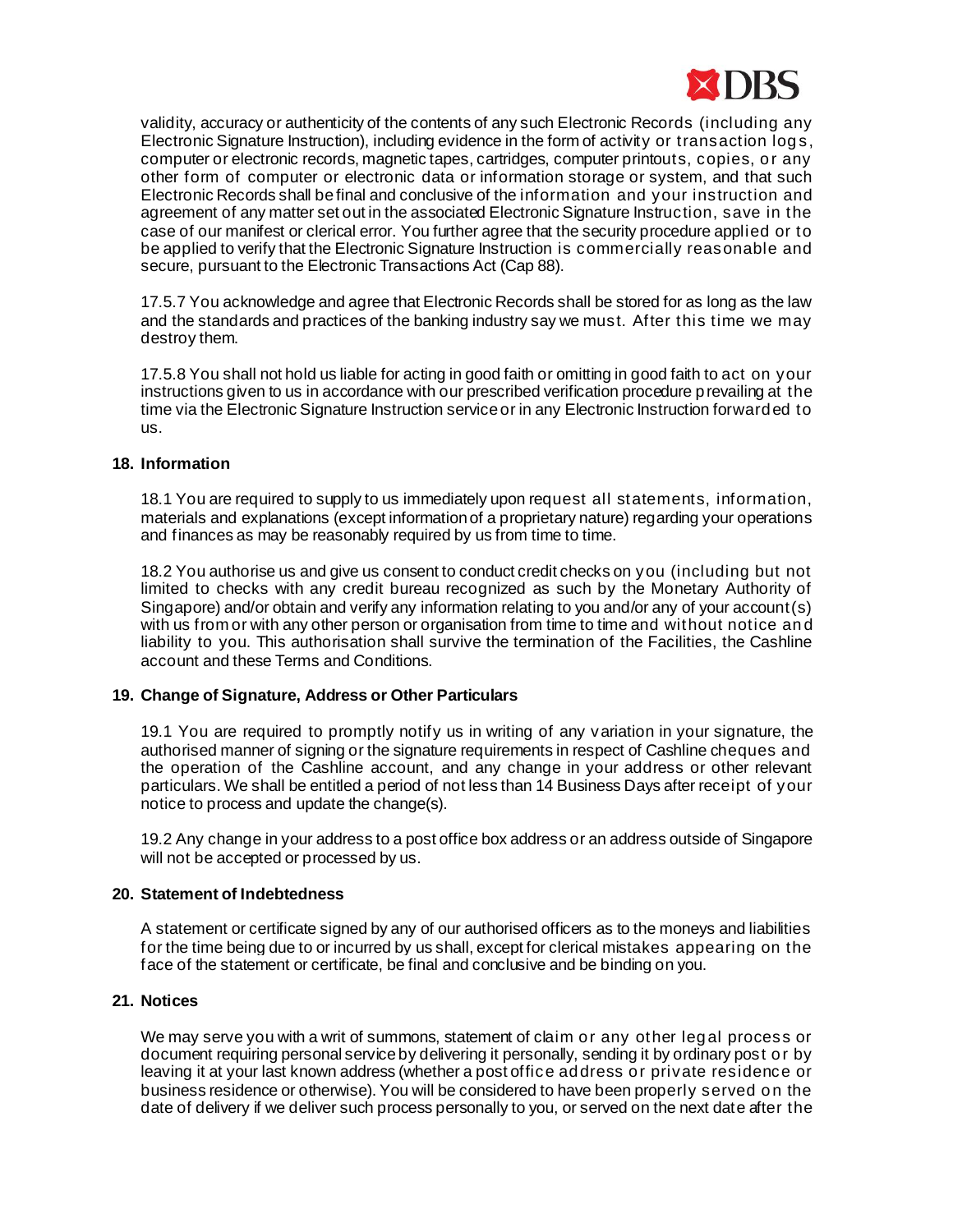

date of posting if such process is posted to you. In addition to these methods of service, we may serve you in any other method permitted by law.

### **22. Amendment to Terms and Conditions**

22.1 We may vary any of these Terms and Conditions at any time but will, in most instances, give you at least 30 days' notice of any variation which relates to fees and charges and your liabilities and obligations before such variation takes effect. We will inform you of other variations in advance. The obligation to give you advance notice does not apply if variations are required in an emergency or where it is not practicable to give such advance notice.

22.2 All variations shall take effect and bind you from the date specified in our notice. The advance notice may be given to you by exhibiting the variations or a set of the revised Terms and Conditions at our branches or via publication through any media. Upon such exhibition or publication, you shall be deemed to have notice of such variations or amended Terms and Conditions.

22.3 If you do not accept any variation to these Terms and Conditions, you shall immediately cease to operate and close the Cashline account. If you continue to operate the Cashline account after such notification, you shall be deemed to have agreed to the variation without reservation.

## **23. Indulgence of Bank**

Notwithstanding that we may have delayed or failed or omitted to exercise any right, power, privilege, claim or remedy available to us upon any default by you or that we may have accepted payment for any moneys outstanding under the Facilities after such default, we shall not be held to have waived or condoned or acquiesced in such default and may at any time exercise all or any of the remedies available to us. Any delay or indulgence on our part in taking steps to enforce any rights or remedies conferred on or available to us shall not be held to prejudice or be a waiver of our rights of action in respect thereof.

#### **24. Government Charges**

You shall be responsible for all government taxes (including GST) and charges imposed on or payable in respect of any sums payable to us or otherwise relating to the Facilities, and you shall pay to us the amount of any such taxes and charges (or such part thereof which the law does not prohibit us from collecting from you) on or before the time when such taxes or charges become due under law, in addition to all other sums payable to us in relation to the Facilities, and you shall indemnify us against payment of such taxes and charges.

# **25. Exclusion of Liability and Indemnity**

25.1 We shall not be responsible for or liable to you for any loss or damage (including any indirect or consequential loss) which may be suffered by you or any other person in any way in relation to any services provided pursuant to these Terms and Conditions or transaction contemplated under these Terms and Conditions, howsoever caused, except for any such loss or damage which is due to our gross negligence or willful default.

25.2 You shall indemnify us against any loss, damage, liability, cost and expense which we may incur or suffer (including legal costs on a full indemnity basis) as a result of or arising out of or in connection with the provision or maintenance of the Cashline account, the Facilities or the Electronic Services or in relation to these Terms and Conditions or any change in any law, regulation or official directive which has an effect on the provision or maintenance of the Cashline account, the Facilities, the Electronic Services or these Terms and Conditions Provided That the said loss, damage, liability, cost and expense is not caused by our own gross negligence or wilful default.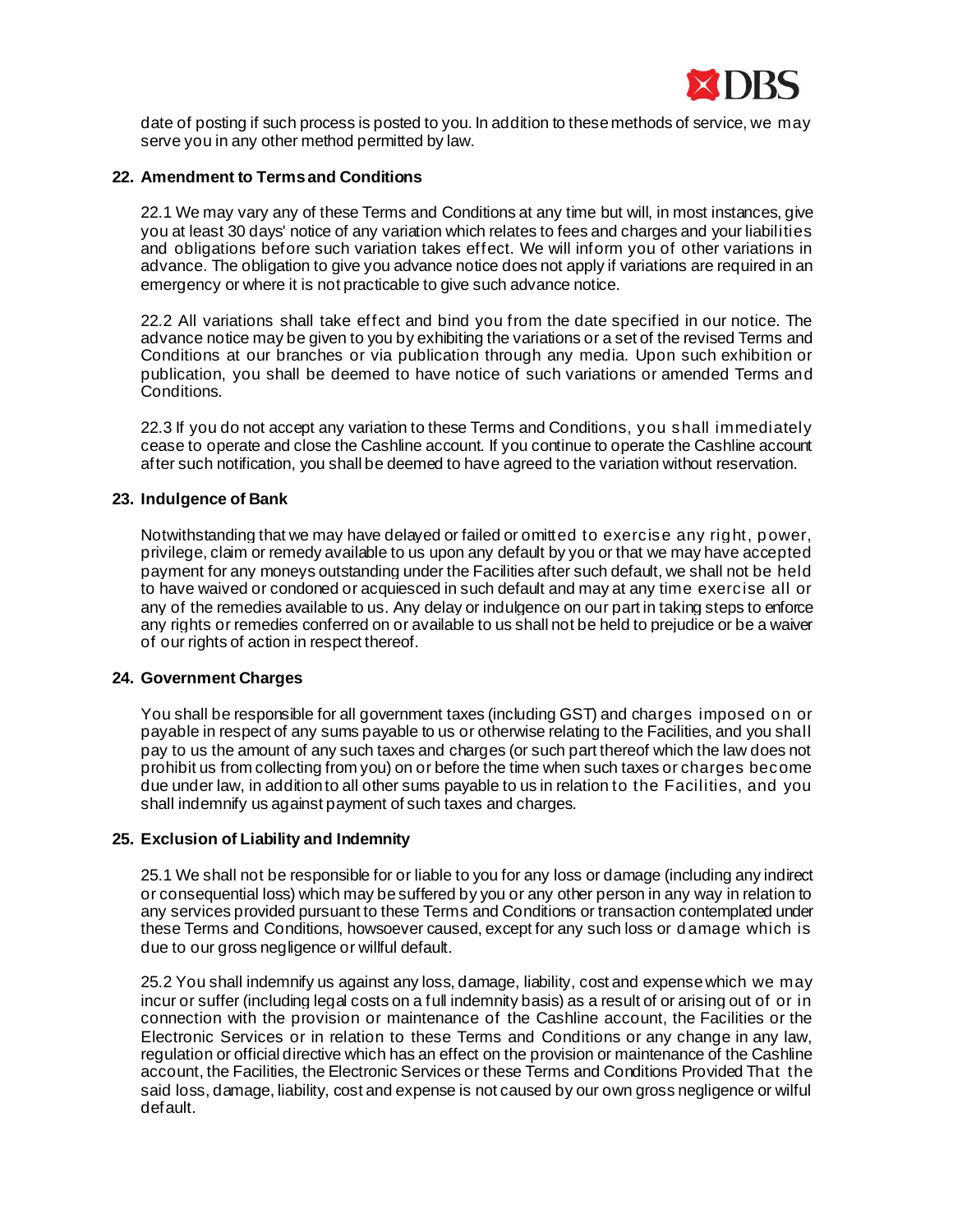

## **26. Assignment**

26.1 We may assign or transfer to any third party (including, without limitation, to any other corporation within the DBS Group) any of our rights benefits and obligations under the Facilities granted to you and/or the Cashline account without your consent or the need to provide you with any prior notice of such assignment or transfer and you irrevocably consent to any such assignment or transfer by us.

26.2 You may not assign, transfer or otherwise dispose of any of your rights, benefits or obligations under the Facilities and/or the Cashline account.

## **27. Severability**

If any of the provisions in these Terms and Conditions are changed by applicable law or declared invalid, unlawful or unenforceable in any respect by order of a court or under any law, the validity, legality and enforceability of the remaining provisions in these Terms and Conditions will not be affected but these Terms and Conditions will be interpreted as if the invalid, unlawful or unenforceable provision had never been contained in these Terms and Conditions.

## **28. Contracts (Rights of Third Parties) Act (Chapter 53B)**

Unless expressly provided to the contrary in these Terms and Conditions, a person who is not a party to these Terms and Conditions has no rights under the Contracts (Rights of Third Parties) Act, Chapter 53B of Singapore to enforce or enjoy the benefit of any term in these Terms and Conditions. Notwithstanding any term in these Terms and Conditions, the consent of any third party is not required to vary (including to release or compromise any liability) or terminate any of these Terms and Conditions.

## **29. Compliance with Tax Requirements**

You agree to be bound by the terms relating to tax requirements ("Tax Terms") which forms part of the Agreement and which may be amended, supplemented and/or substituted by us from time to time. The Tax Terms are available at www.dbs.com.sg/tax-requirements.

## **30. Governing Law**

These Terms and Conditions and all matters relating to the Facilities and/or the Cashline account are governed by the laws of Singapore and you agree to submit to the non-exclusive jurisdiction of the Courts in Singapore.

\_\_\_\_\_\_\_\_\_\_\_\_\_\_\_\_\_\_\_\_\_\_\_\_\_\_\_\_\_\_\_\_\_\_\_\_\_\_\_\_\_\_\_\_\_\_\_\_\_\_\_\_\_\_\_\_\_\_\_\_\_\_\_\_

## **IMPORTANT INFORMATION TO NOTE**

- (a) Annual Fee S\$120<br>(b) Late Payment Fee S\$120 (b) Late Payment Fee (c) Overlimit Fee S\$40
- (e) Stop Cheque Fee

# **Fees Charges**

(d) Returned Cheque Fee S\$40 per cheque<br>
(e) Stop Cheque Fee S\$30 per cheque